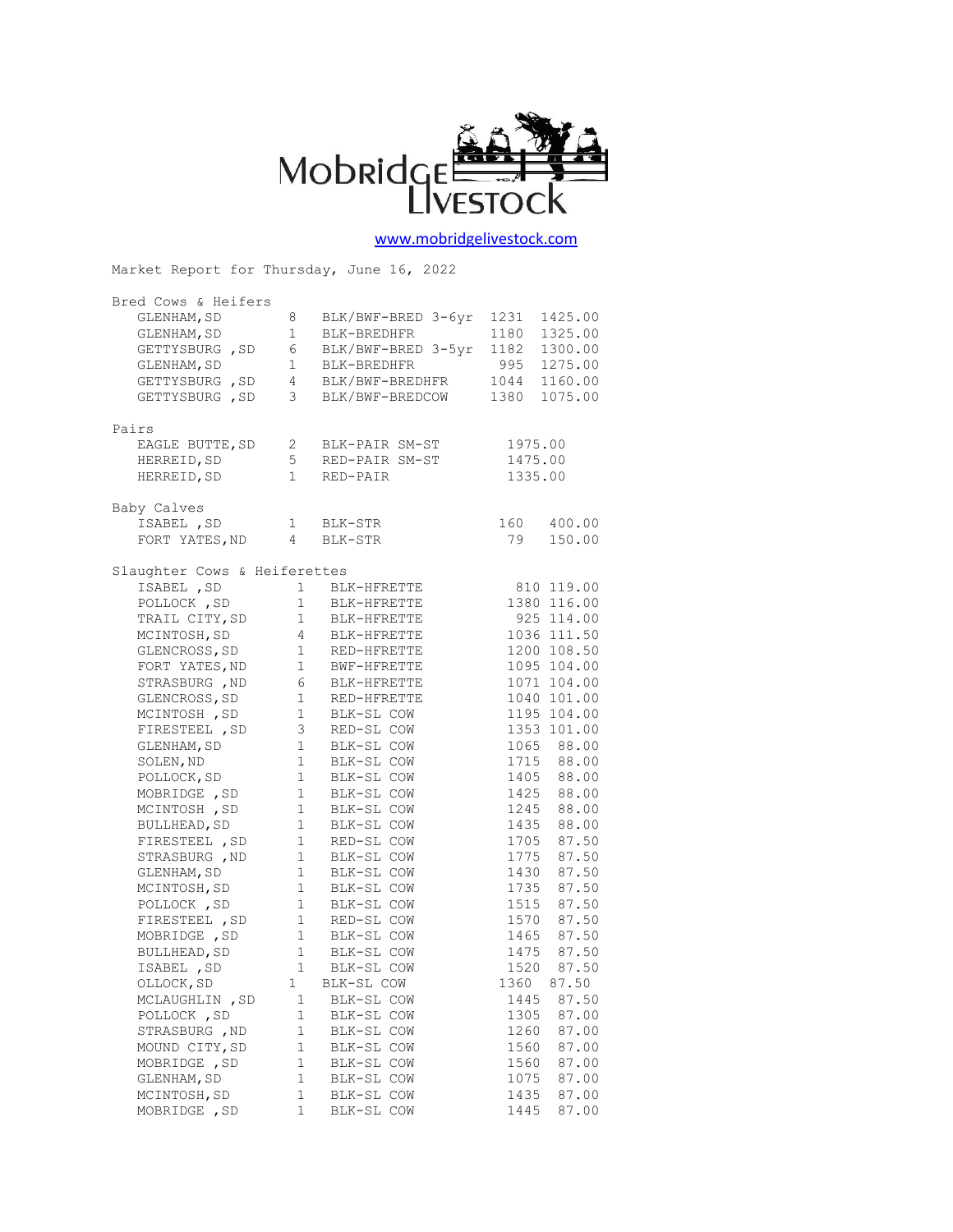| MCINTOSH, SD 1 BLK-SL COW<br>MCINTOSH, SD 1 BLK-SL COW<br>MCINTOSH, SD 1 BLK-SL COW<br>MCINTOSH, SD 1 BLK-SL COW<br>FIRESTEEL, SD 1 RED-SL COW<br>FOLLOCK, SD 1 BLK-SL COW<br>MOBRIDGE, SD 1 BLK-SL COW<br>POLLOCK, SD 1 BLK-SL COW<br>POLLOCK |             |            | 1555         | 87.00                    |
|------------------------------------------------------------------------------------------------------------------------------------------------------------------------------------------------------------------------------------------------|-------------|------------|--------------|--------------------------|
|                                                                                                                                                                                                                                                |             |            | 1410         | 87.00                    |
|                                                                                                                                                                                                                                                |             |            |              | 1550 87.00               |
|                                                                                                                                                                                                                                                |             |            |              |                          |
|                                                                                                                                                                                                                                                |             |            |              | 1595 87.00<br>1500 87.00 |
|                                                                                                                                                                                                                                                |             |            |              | 1515 87.00               |
|                                                                                                                                                                                                                                                |             |            |              | $1535$ 87.00             |
|                                                                                                                                                                                                                                                |             |            |              | 1595 87.00               |
|                                                                                                                                                                                                                                                |             |            |              | 1580 86.50               |
| FIRESTEEL, SD 1 RED-SL COW                                                                                                                                                                                                                     |             |            |              | 1405 86.50               |
|                                                                                                                                                                                                                                                |             |            |              | 1660 86.50               |
|                                                                                                                                                                                                                                                |             |            |              | 1505 86.50               |
| FIRESTEEL, SD 1 RED-SL COW                                                                                                                                                                                                                     |             |            |              | 1425 86.50               |
|                                                                                                                                                                                                                                                |             |            |              |                          |
| POLLOCK, SD<br>POLLOCK , SD<br>SD 1 BLK-SL COW<br>SABEL , SD 1 BLK-SL COW                                                                                                                                                                      |             |            |              | 1435 86.50<br>1390 86.50 |
|                                                                                                                                                                                                                                                |             |            |              | 1395 86.50               |
|                                                                                                                                                                                                                                                |             |            |              |                          |
| POLLOCK, SD 1 BLK-SL COW<br>CLENCROSS, SD 1 RED-SL COW<br>MCINTOSH, SD 1 BLK-SL COW<br>POLLOCK, SD 1 BLK-SL COW<br>MCINTOSH, SD 1 BLK-SL COW<br>MCINTOSH, SD 1 BLK-SL COW<br>MCINTOSH, SD 1 BLK-SL COW<br>MCINTOSH, SD 1 BLK-SL COW<br>MCINTOS |             |            |              | 1345 86.50<br>1520 86.50 |
|                                                                                                                                                                                                                                                |             |            |              | 1535 86.50               |
|                                                                                                                                                                                                                                                |             |            |              | 1595 86.50               |
|                                                                                                                                                                                                                                                |             |            |              | 1510 86.50               |
|                                                                                                                                                                                                                                                |             |            |              | 1540 86.50               |
|                                                                                                                                                                                                                                                |             |            |              | 1380 86.50               |
|                                                                                                                                                                                                                                                |             |            |              |                          |
| STRASBURG, ND 1 BLK-SL COW<br>MOBRIDGE, SD 1 BLK-SL COW<br>MCINTOSH, SD 1 BLK-SL COW                                                                                                                                                           |             |            |              | 1440 86.50<br>1285 86.00 |
|                                                                                                                                                                                                                                                |             |            |              | 1430 86.00               |
|                                                                                                                                                                                                                                                |             |            |              |                          |
|                                                                                                                                                                                                                                                |             |            |              | 1425 86.00<br>1730 86.00 |
| MOBRIDGE, SD 1 BLK-SL COW<br>TIMBER LAKE, SD 1 RWF-SL COW<br>GLENHAM, SD 1 BLK-SL COW                                                                                                                                                          |             |            |              | 1300 86.00               |
|                                                                                                                                                                                                                                                |             |            |              |                          |
| MCINTOSH, SD 1 BLK-SL COW                                                                                                                                                                                                                      |             |            |              | 1505 86.00<br>1280 86.00 |
|                                                                                                                                                                                                                                                |             |            |              | 1845 86.00               |
|                                                                                                                                                                                                                                                |             |            |              | 86.00                    |
|                                                                                                                                                                                                                                                |             |            | 1400         |                          |
| WHITEHORSE, SD 1 BLK-SL COW<br>SOLEN, ND 1 BLK-SL COW<br>ISABEL , SD 1 BLK-SL COW<br>MCINTOSH, SD 1 BLK-SL COW<br>ISABEL , SD 1 BLK-SL COW<br>MCINTOSH, SD 1 BLK-SL COW<br>MCINTOSH, SD 1 BLK-SL COW<br>MCINTOSH, SD 1 BLK-SL COW              |             |            |              | 1490 86.00<br>1540 86.00 |
|                                                                                                                                                                                                                                                |             |            |              | 1455 86.00               |
| MCINTOSH, SD 1 BLK-SL COW<br>FORT YATES, ND 1 BLK-SL COW<br>FORT YATES, ND 1 BLK-SL COW<br>POLLOCK , SD 1 BLK-SL COW<br>POLLOCK , SD 1 BLK-SL COW<br>POLLOCK , SD 1 BLK-SL COW<br>POLLOCK , SD 1 BLK-SL COW<br>BULLHEAD, SD 1 BLK-SL COW<br>GL |             |            |              | 86.00                    |
|                                                                                                                                                                                                                                                |             |            | 1380<br>1605 | 86.00                    |
|                                                                                                                                                                                                                                                |             |            |              | 1625 86.00               |
|                                                                                                                                                                                                                                                |             |            |              |                          |
|                                                                                                                                                                                                                                                |             |            |              | 1570 86.00<br>1255 86.00 |
|                                                                                                                                                                                                                                                |             |            |              | 1465 86.00               |
|                                                                                                                                                                                                                                                |             |            |              |                          |
|                                                                                                                                                                                                                                                |             |            |              | 1340 86.00               |
|                                                                                                                                                                                                                                                |             |            | 1300         | 86.00                    |
| GETTYSBURG , SD                                                                                                                                                                                                                                | 1           | BWF-SL COW | 1295         | 86.00                    |
| GLENHAM, SD                                                                                                                                                                                                                                    | 1           | BLK-SL COW | 1285         | 86.00                    |
| MOBRIDGE , SD                                                                                                                                                                                                                                  | 1           | BLK-SL COW | 1600         | 86.00                    |
| GETTYSBURG , SD                                                                                                                                                                                                                                | 1           | RWF-SL COW | 1335         | 86.00                    |
| MCINTOSH, SD                                                                                                                                                                                                                                   | 1           | BLK-SL COW | 1395         | 86.00                    |
| GLENHAM, SD                                                                                                                                                                                                                                    | 1           | BLK-SL COW | 1525         | 86.00                    |
| MOUND CITY, SD                                                                                                                                                                                                                                 | 1           | BLK-SL COW | 1680         | 85.50                    |
| SOLEN, ND                                                                                                                                                                                                                                      | $1\,$       | BLK-SL COW | 1640         | 85.50                    |
| GETTYSBURG, SD                                                                                                                                                                                                                                 | 1           | RWF-SL COW | 1170         | 85.50                    |
| GETTYSBURG , SD                                                                                                                                                                                                                                | 1           | RWF-SL COW | 1450         | 85.50                    |
| FIRESTEEL , SD                                                                                                                                                                                                                                 | 1           | RED-SL COW | 1665         | 85.50                    |
| STRASBURG , ND                                                                                                                                                                                                                                 | 1           | BLK-SL COW | 1645         | 85.50                    |
| WHITEHORSE, SD                                                                                                                                                                                                                                 | 1           | BLK-SL COW | 1310         | 85.50                    |
| MOBRIDGE , SD                                                                                                                                                                                                                                  | 1           | BLK-SL COW | 1445         | 85.50                    |
| POLLOCK, SD                                                                                                                                                                                                                                    | $\mathbf 1$ | BLK-SL COW | 1575         | 85.50                    |
| STRASBURG, ND                                                                                                                                                                                                                                  | 1           | BLK-SL COW | 1375         | 85.50                    |
| MOBRIDGE, SD                                                                                                                                                                                                                                   | 1           | BLK-SL COW | 1305         | 85.50                    |
| MCLAUGHLIN, SD                                                                                                                                                                                                                                 | 1           | BLK-SL COW | 1540         | 85.50                    |
| GLENCROSS, SD                                                                                                                                                                                                                                  | 1           | RED-SL COW | 1285         | 85.50                    |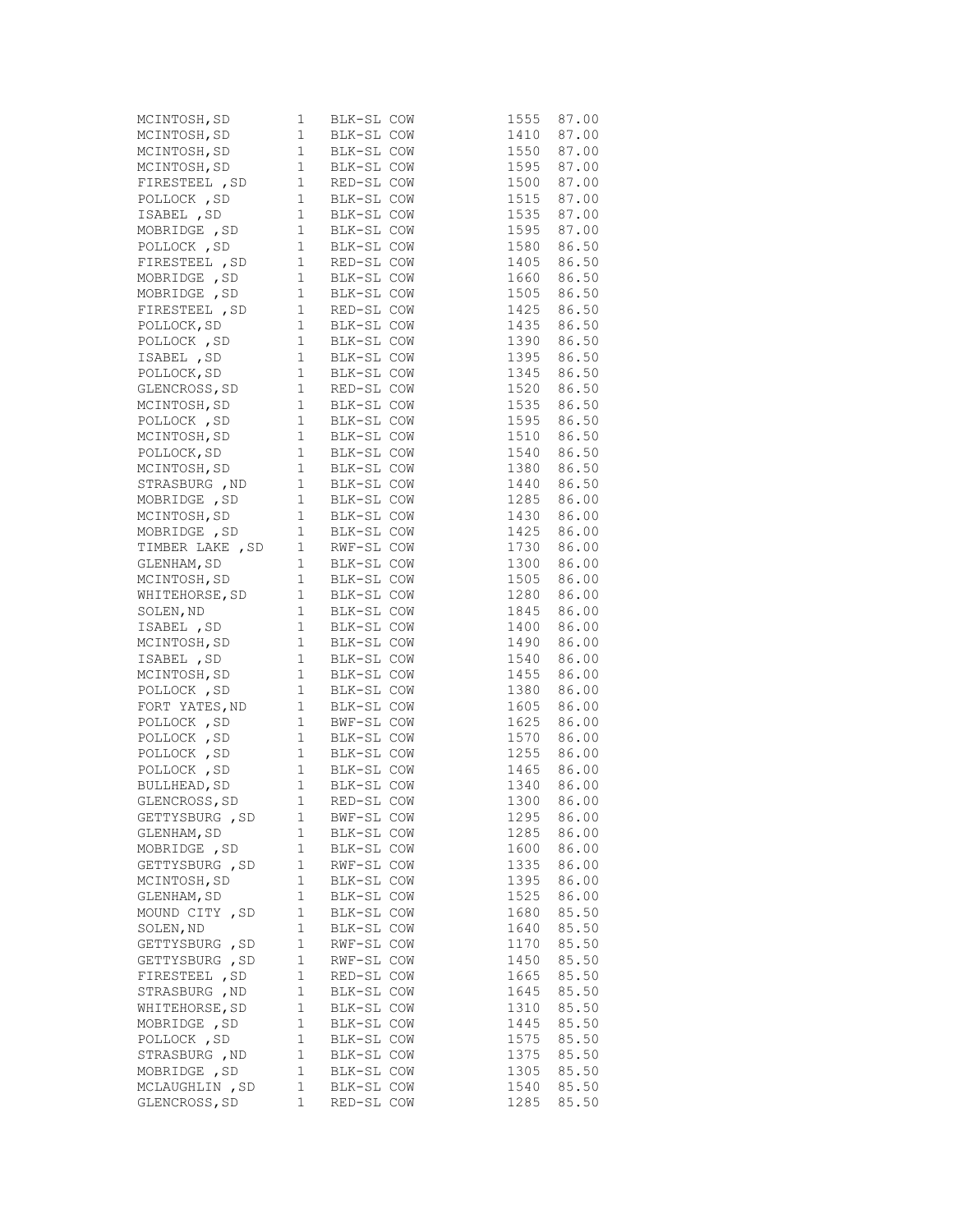| MCINTOSH, SD 1 BLK-SL COW<br>ISABEL, SD 1 BLK-SL COW<br>POLLOCK, SD 1 BLK-SL COW<br>MOUND CITY, SD 1 BLK-SL COW<br>POLLOCK, SD 1 BLK-SL COW<br>MOBRIDGE, SD 1 BLK-SL COW<br>MOBRIDGE, SD 1 BLK-SL COW<br>TIMBRIDGE, SD 1 BLK-SL COW            |              |            | 1430                     | 85.50 |
|------------------------------------------------------------------------------------------------------------------------------------------------------------------------------------------------------------------------------------------------|--------------|------------|--------------------------|-------|
|                                                                                                                                                                                                                                                |              |            | 1630 85.50               |       |
|                                                                                                                                                                                                                                                |              |            | 1390 85.50               |       |
|                                                                                                                                                                                                                                                |              |            |                          |       |
|                                                                                                                                                                                                                                                |              |            | 1545 85.00<br>1400 85.00 |       |
|                                                                                                                                                                                                                                                |              |            | 1585 85.00               |       |
| TIMBER LAKE , SD 1 RED-SL COW<br>GETTYSBURG , SD 1 BWF-SL COW<br>BULLHEAD, SD 1 BLK-SL COW                                                                                                                                                     |              |            | 1625 85.00               |       |
|                                                                                                                                                                                                                                                |              |            | 1515 85.00               |       |
|                                                                                                                                                                                                                                                |              |            | 1240 85.00               |       |
| MCINTOSH, SD 1 BLK-SL COW                                                                                                                                                                                                                      |              |            | 1505 85.00               |       |
|                                                                                                                                                                                                                                                |              |            | 1400 85.00               |       |
|                                                                                                                                                                                                                                                |              |            | 1170 85.00               |       |
| BULLHEAD, SD<br>CLENHAM, SD<br>CLENHAM, SD<br>1 BLK-SL COW<br>POLLOCK, SD<br>1 BLK-SL COW<br>POLLOCK, SD<br>1 BLK-SL COW<br>POLLOCK, SD<br>1 BLK-SL COW<br>POLLOCK, SD<br>1 BLK-SL COW                                                         |              |            | 1365 85.00               |       |
|                                                                                                                                                                                                                                                |              |            |                          |       |
|                                                                                                                                                                                                                                                |              |            | 1295 85.00<br>1235 85.00 |       |
| STRASBURG, ND 1 BLK-SL COW<br>POLLOCK, SD 1 BLK-SL COW<br>POLLOCK, SD 1 BLK-SL COW                                                                                                                                                             |              |            | 1355 85.00               |       |
|                                                                                                                                                                                                                                                |              |            | 1580 85.00               |       |
|                                                                                                                                                                                                                                                |              |            | 1210 85.00               |       |
|                                                                                                                                                                                                                                                |              |            | 1360 85.00               |       |
|                                                                                                                                                                                                                                                |              |            |                          |       |
|                                                                                                                                                                                                                                                |              |            | 1610 84.50               |       |
|                                                                                                                                                                                                                                                |              |            | 1505 84.50<br>1205 84.50 |       |
|                                                                                                                                                                                                                                                |              |            |                          |       |
|                                                                                                                                                                                                                                                |              |            | 1460 84.50               |       |
|                                                                                                                                                                                                                                                |              |            | 1675 84.50<br>1585 84.50 |       |
| POLLOCK , SD 1 BLK-SL COW<br>POLLOCK , SD 1 BLK-SL COW<br>ISABEL , SD 1 BLK-SL COW<br>POLLOCK , SD 1 BLK-SL COW<br>MOBRIDGE , SD 1 BLK-SL COW<br>SELFRIDGE , ND 1 BLK-SL COW<br>MCLAUGHLIN , SD 1 BLK-SL COW<br>MOBRIDGE , SD 1 BLK-SL COW<br> |              |            |                          |       |
|                                                                                                                                                                                                                                                |              |            | 1800 84.50               |       |
| TRAIL CITY, SD 1 BLK-SL COW<br>SELBY , SD 1 RED-SL COW<br>POLLOCK , SD 1 BLK-SL COW<br>POLLOCK , SD 1 BLK-SL COW<br>POLLOCK , SD 1 BWF-SL COW<br>SOLEN, ND 1 BLK-SL COW<br>SOLEN, ND 1 BLK-SL COW<br>SOLEN, ND 1 BLK-SL COW                    |              |            | 1435 84.50<br>1455 84.50 |       |
|                                                                                                                                                                                                                                                |              |            |                          |       |
|                                                                                                                                                                                                                                                |              |            | 1615 84.50               |       |
|                                                                                                                                                                                                                                                |              |            | 1390 84.50               |       |
|                                                                                                                                                                                                                                                |              |            | 1510 84.50               |       |
|                                                                                                                                                                                                                                                |              |            | 1435 84.50               |       |
| MOBRIDGE, SD 1 BLK-SL COW                                                                                                                                                                                                                      |              |            | 1205 84.00               |       |
| TIMBER LAKE , SD 1 RED-SL COW<br>GLENHAM, SD 5 BLK-SL COW                                                                                                                                                                                      |              |            | 1660 84.00<br>1147 84.00 |       |
|                                                                                                                                                                                                                                                |              |            |                          |       |
| GLENHAM, SD 1 BLK-SL COW                                                                                                                                                                                                                       |              |            | 1055 84.00               |       |
|                                                                                                                                                                                                                                                |              |            | 1395 83.50               |       |
|                                                                                                                                                                                                                                                |              |            | 1410 83.50               |       |
|                                                                                                                                                                                                                                                |              |            | 1755 83.50               |       |
|                                                                                                                                                                                                                                                |              |            | 1340 83.50               |       |
|                                                                                                                                                                                                                                                |              |            | 1515 83.50               |       |
|                                                                                                                                                                                                                                                |              |            | 1425 83.50               |       |
|                                                                                                                                                                                                                                                |              |            | 1285 83.00               |       |
| MCINTOSH, SD 1 BLK-SL COW<br>ISABEL, SD 1 BLK-SL COW<br>SELBY, SD 1 RED-SL COW<br>BULLHEAD, SD 1 RED-SL COW<br>SELBY, SD 1 RED-SL COW<br>SELBY, SD 1 RED-SL COW<br>POLLOCK, SD 1 BLK-SL COW<br>MCINTOSH, SD 1 BLK-SL COW<br>GLENHAM, SD 1 HFRD |              |            | 1225                     | 83.00 |
| SELBY , SD                                                                                                                                                                                                                                     | 1            | RED-SL COW | 1685                     | 83.00 |
| SELBY , SD                                                                                                                                                                                                                                     | 1            | RED-SL COW | 1610                     | 83.00 |
| SELBY , SD                                                                                                                                                                                                                                     | 1            | RED-SL COW | 1720                     | 83.00 |
| FIRESTEEL , SD                                                                                                                                                                                                                                 | $\mathbf{1}$ | RED-SL COW | 1740                     | 83.00 |
| ISABEL, SD                                                                                                                                                                                                                                     | 1            | BWF-SL COW | 1190                     | 83.00 |
| TIMBER LAKE, SD                                                                                                                                                                                                                                | 1            | RED-SL COW | 1405                     | 82.50 |
| GETTYSBURG, SD                                                                                                                                                                                                                                 | 4            | BLK-SL COW | 1074                     | 82.50 |
| FORT YATES, ND                                                                                                                                                                                                                                 | 1            | BLK-SL COW | 1390                     | 82.00 |
| GLENCROSS, SD                                                                                                                                                                                                                                  | $\mathbf{1}$ | RED-SL COW | 1170                     | 82.00 |
| SELFRIDGE , ND                                                                                                                                                                                                                                 | $\mathbf{1}$ | BLK-SL COW | 1275                     | 82.00 |
| FORT YATES, ND                                                                                                                                                                                                                                 | $\mathbf 1$  | BLK-SL COW | 1285                     | 81.50 |
| SOLEN, ND                                                                                                                                                                                                                                      | $\mathbf 1$  | BLK-SL COW | 1560                     | 81.50 |
| POLLOCK, SD                                                                                                                                                                                                                                    | $\mathbf{1}$ | BWF-SL COW | 1575                     | 81.50 |
| MOUND CITY, SD                                                                                                                                                                                                                                 | $\mathbf{1}$ | BLK-SL COW | 1300                     | 81.50 |
| SOLEN, ND                                                                                                                                                                                                                                      | $\mathbf 1$  | BLK-SL COW | 1475                     | 81.50 |
| SELBY, SD                                                                                                                                                                                                                                      | 1            | RED-SL COW | 1545                     | 81.50 |
| FORT YATES, ND                                                                                                                                                                                                                                 | $\mathbf 1$  | BLK-SL COW | 1205                     | 81.50 |
| SELFRIDGE , ND                                                                                                                                                                                                                                 | 1            | BLK-SL COW | 1260                     | 81.50 |
| SELBY , SD                                                                                                                                                                                                                                     | $\mathbf 1$  | RED-SL COW | 1535                     | 81.50 |
|                                                                                                                                                                                                                                                |              |            |                          |       |